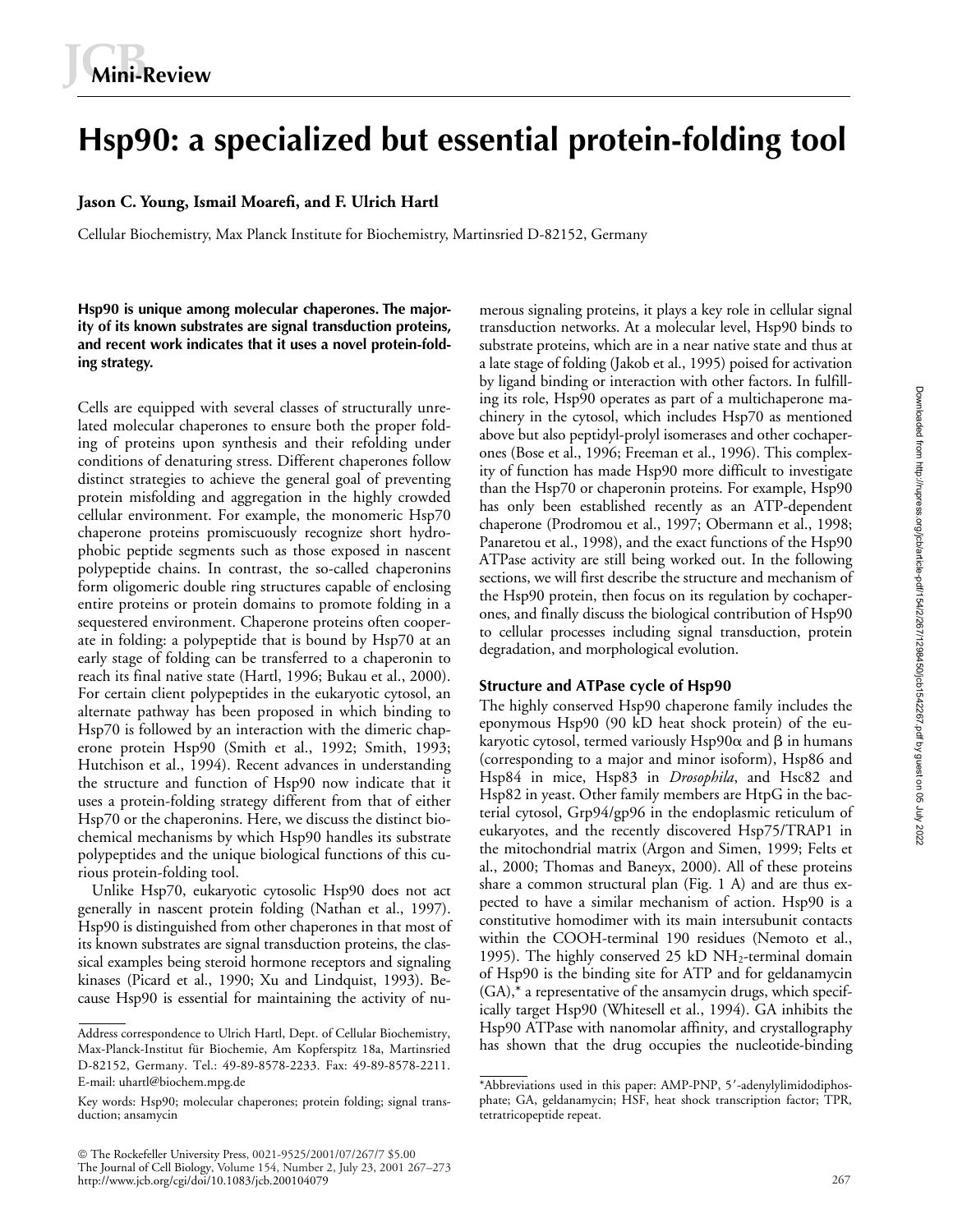## A Hsp90 Domain Structure



C TPR domains of Hop

nization of Hsp90. Amino acid numbers of domain boundaries for human Hsp90α are marked. See text for references. (Β) Crystal structures of the Hsp90 NH2-terminal domain complexed with ADP and with the ansamycin drug GA (Prodromou et al., 1997; Stebbins et al., 1997). The proposed lid sequence over the nucleotide-binding pocket is indicated. (C) Crystal structures of the Hsp70-binding NH<sub>2</sub>-terminal TPR domain of Hop complexed with the Hsp70 COOH-terminal peptide GPTIEEVD (left) and the Hsp90-binding central TPR domain of Hop complexed with the Hsp90 COOH-terminal peptide MEEVD (right). Structures in the bottom panel are rotated 90°C from the top panel. The peptides are oriented with the COOH-terminal carboxyl groups at the bottom of the figure (top) and towards the viewer (bottom) (Scheufler et al., 2000).

cleft within the  $NH_2$ -terminal domain (Fig. 1 B) (Prodromou et al., 1997; Stebbins et al., 1997; Obermann et al., 1998; Panaretou et al., 1998). A divergent charged sequence separates the  $NH<sub>2</sub>$ -terminal domain from a conserved though structurally flexible 35 kD middle domain and the 12 kD COOH-terminal domain required for dimerization (Stebbins et al., 1997; Maruya et al., 1999). Both the  $NH_{2}$ and COOH-terminal domains of Hsp90 have been implicated in binding of substrate polypeptides, and substrate binding at the  $NH_2$ -terminal site is affected by nucleotides, GA, and the adjacent charged sequence of Hsp90 (Young et al., 1997; Scheibel et al., 1998, 1999).

In vitro, Hsp90 from *Saccharomyces cerevisiae* has a slow but clearly measurable ATPase activity. The affinity of yeast Hsp90 for ATP ( $KD > 100 \mu M$ ) is about 10 times poorer than that of the chaperonins and the catalysis rate comparable to that of Hsp70 without cochaperone or peptide stimulation ( $\sim$ 0.5 min<sup>-1</sup>). Interestingly, recent data indicates that as for Hsp70 the ATPase activity of Hsp90 is stimulated markedly to a biologically relevant rate by the binding of a putative substrate protein (Prodromou, C., and L.H. Pearl, personal communication). In vivo, Hsp90 that has been mutated to abolish the ATPase activity cannot substitute for the essential wild-type protein in yeast (Obermann et al., 1998; Panaretou et al., 1998). As for the other ATP-dependent chaperones, the ATPase cycle is expected to regulate the interaction of Hsp90 with substrate polypeptides.

The ATP-binding domain of Hsp90 is structurally related to a superfamily of homodimeric ATPases, comprising in ad-

dition to Hsp90 DNA gyrase and topoisomerase II, the DNA mismatch repair protein MutL, and the histidine kinases CheA and EnvZ (Bergerat et al., 1997; Dutta and Inouye, 2000). It has been suggested that Hsp90 shares the structural mechanism of these proteins in which ATP binding induces intersubunit contacts between the nucleotidebinding domains in the homodimer (shown schematically in Fig. 2) (Dutta and Inouye, 2000). This dimerization of the nucleotide-binding domains may be critical for ATP hydrolysis to occur. Indeed, in the absence of nucleotide Hsp90 dimers have an extended appearance in the electron microscope with the  $NH<sub>2</sub>$ -terminal ATP-binding domains at either end but can adopt circular structures in the presence of ATP (Maruya et al., 1999). Following removal of the COOH-terminal dimerization domain, transient homodimers of yeast Hsp90 are observed by cross-linking in the presence of the nonhydrolyzable analogue 5-adenylylimidodiphosphate (AMP-PNP), and fluorescence probes attached to the  $NH<sub>2</sub>$ termini of full-length Hsp90 interact most strongly with each other when AMP-PNP is bound (Prodromou et al., 2000). Intriguingly, a fraction of ATP bound to intact Hsp90 cannot be competed by free nucleotide and is committed to hydrolysis (Weikl et al., 2000). It is tempting to suggest that formation of the transient  $NH_2$ -terminal dimer results in sequestration of the bound nucleotide.

In the gyrase and MutL proteins, the  $\gamma$ -phosphate of the bound ATP is coordinated by a flexible "lid" sequence within the ATP-binding domains (Fig. 1 B), and closing of the lid exposes a binding face that stabilizes the transient dimer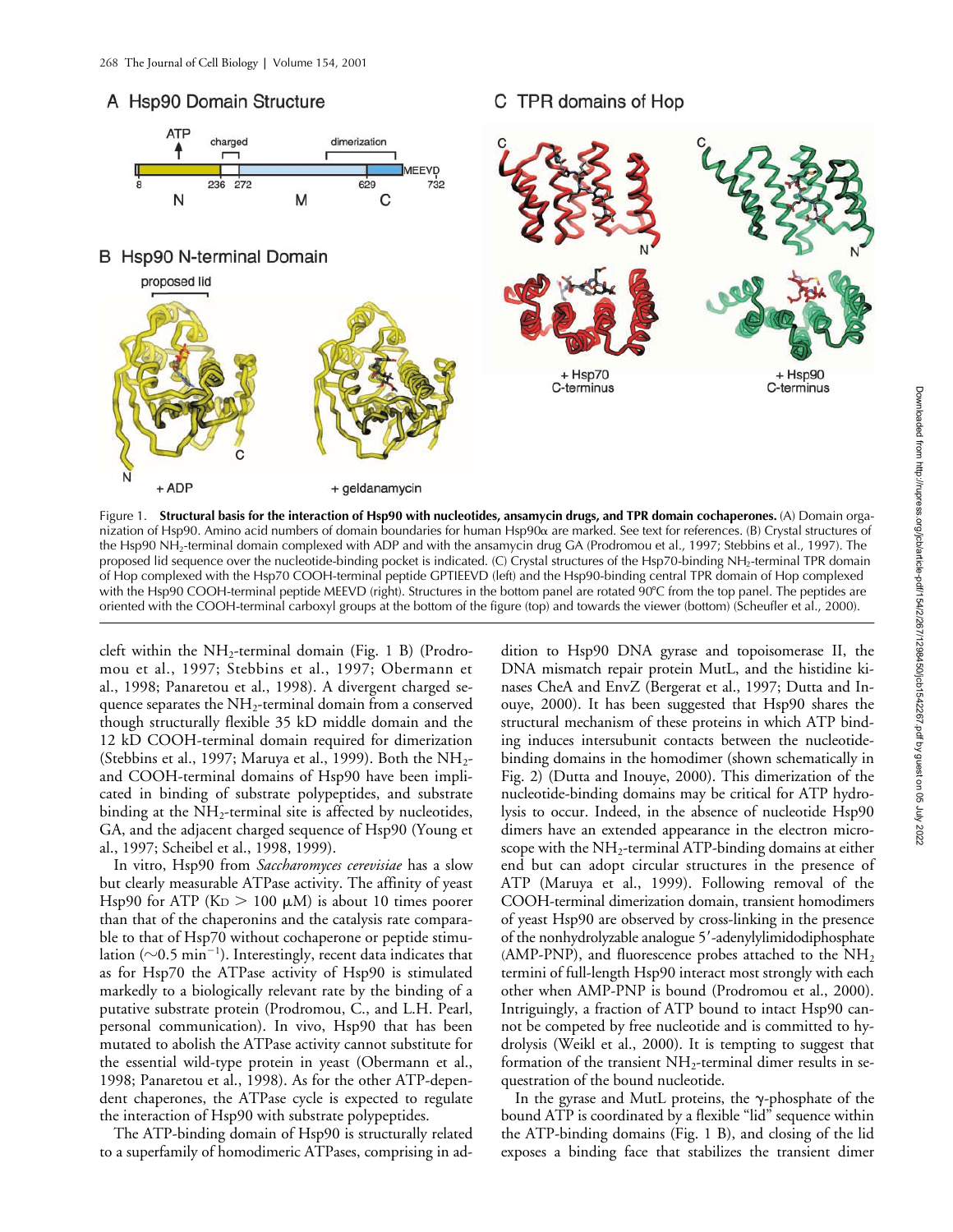

Figure 2. **The substrate-binding ATPase cycle of Hsp90 (Chadli et al., 2000; Prodromou et al., 2000; Young and Hartl, 2000).** (1) Polypeptide substrate may be transferred from Hsc70 to the nucleotide-free state of Hsp90 induced by Hop. (2) Hsp90 in the open nucleotide-free state can bind substrate polypeptide. (3) ATP binding induces dimerization of the NH<sub>2</sub>-terminal domains of Hsp90 (circles) and permits p23 binding; substrate is bound by Hsp90 clamp. (4) Hydrolysis of bound ATP releases substrate by opening clamp or by inducing some other conformational change.

(Dutta and Inouye, 2000). A point mutation in the putative lid sequence favored ATP-dependent dimerization of Hsp90 and also increased its ATPase rate, consistent with the proposed model (Prodromou et al., 2000). However, other interpretations cannot yet be ruled out, since part of the Hsp90 lid sequence can take on an alternate conformation where a loop partially blocks the ATP-binding pocket (Stebbins et al., 1997). This may suggest a more complex mechanism to regulate ATP binding. Also, in MutL the  $\gamma$ -phosphate of ATP contacts a lysine residue in a segment of the protein structurally unrelated to Hsp90 (Ban et al., 1999), and there may be further differences between Hsp90 and the other superfamily members in details of the ATPase mechanism.

How does the ATPase regulate polypeptide binding by Hsp90? One possible mechanism is suggested by the nucleotide-driven cycle of DNA gyrase. The ATP-bound state of DNA gyrase forms a "molecular clamp," which is proposed to close around a DNA strand, and ATP hydrolysis releases the DNA after the supercoiling reaction (Berger et al., 1996; Ban et al., 1999). In analogy, the ATP-bound state of Hsp90 binds stably to substrate polypeptides, whereas substrate release is achieved through ATP hydrolysis. Isolated complexes of mammalian Hsp90 bound to a model substrate are dissociated with ATP but not with the nonhydrolyzable nucleotide AMP-PNP. Furthermore, point mutations in Hsp90, which reduce the ATP hydrolysis rate but not ATP binding also reduce the efficiency of ATP-dependent complex dissociation (Young and Hartl, 2000). Overall, a mechanism is outlined in which a substrate polypeptide is held by the closed internally dimerized ATP-bound clamp of Hsp90 (Fig. 2). Hydrolysis of bound ATP releases polypeptide by opening up the Hsp90 dimer or by some other conformational change.

One interesting question raised by this model is the manner in which substrate proteins are held by Hsp90 in the ATP state. The extended Hsp90 homodimer was estimated to be  $\sim$ 28-nm long and 7-nm wide (Maruya et al., 1999)

and in a circular clamp conformation could enclose a central space perhaps 3–4 nm in diameter. Consistent with this estimate, a homodimerized 92-kD fragment of topoisomerase II provides a hole between 2.5- and 5.5-nm wide (Berger et al., 1996). For comparison, the cavity of the bacterial chaperonin GroEL, which encapsulates nonnative proteins, is 6.5 by 8.0 nm (Hartl, 1996). Thus, although a space encircled by the Hsp90 dimer is probably too small for an entire protein substrate to fit inside, a sizable domain could be accommodated. It is also possible that Hsp90 does not enclose its substrate but rather that a substrate-binding face is optimally exposed by Hsp90 in the ATP clamp state. Evidence for multiple substrate-binding sites along the length of the Hsp90 protein has been presented, consistent with either model (Young et al., 1997; Scheibel et al., 1998), but the structural features of a substrate recognized by Hsp90 have not yet been determined. Once the precise substrate-binding mode of Hsp90 has been established, the larger question of how it aids in folding can be addressed.

#### **Regulatory cochaperones of cytosolic Hsp90**

Although the bacterial and endoplasmic reticulum forms of Hsp90 appear to operate independently, Hsp90 in the eukaryotic cytosol interacts with a variety of cochaperone proteins that assemble into a multichaperone complex and regulate the function of Hsp90 and Hsp70. The largest class of cochaperones bind to Hsp90 via a modular domain containing typically three 34 amino acid, helix-turn-helix tetratricopeptide repeat (TPR) motifs (Fig. 1 C). These TPR domains are found fused to a series of different functional domains, for example peptidyl-prolyl isomerase domains (the cyclophilin Cyp40 and the immunophilins FKBP52 and FKBP51) (Johnson and Toft, 1994) or a protein phosphatase (PP5) (Chen et al., 1996). Hsp90-binding TPR domains have also been identified fused to other TPR domains, which recognize Hsp70 and then connect Hsp70 to Hsp90 (p60/Hop/Sti1) (Chen and Smith, 1998; Johnson et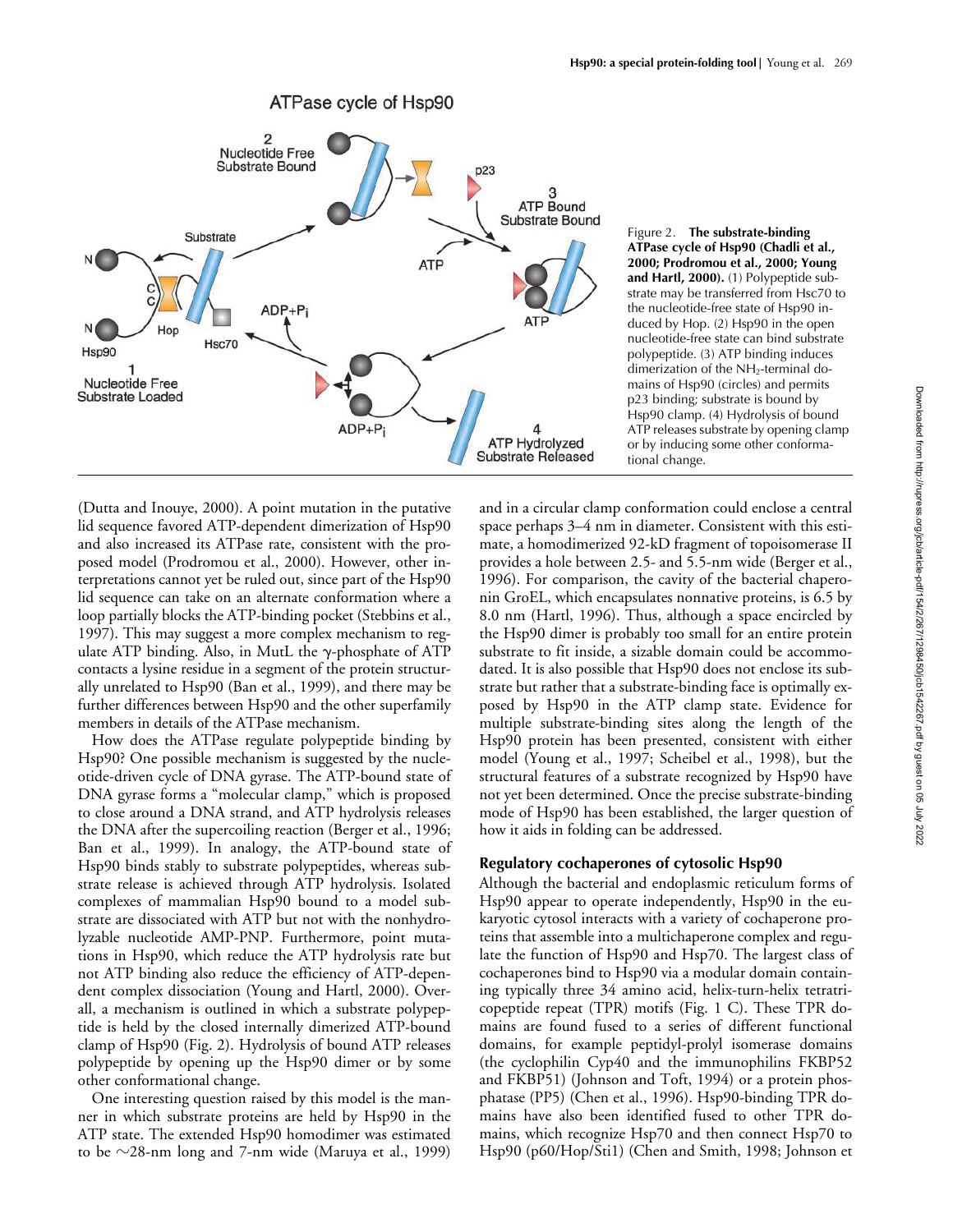al., 1998) or may recruit Hsp90 to the mitochondrial import machinery (Tom34) (Young et al., 1998). The TPR cochaperone Cns1 in yeast can suppress cyclophilin defects and may also connect Hsp90 to Hsp70 (Dolinski et al., 1998; Marsh et al., 1998). Most recently, the TPR cofactor CHIP was shown to link Hsp90 with the ubiquitination apparatus, controlling protein degradation by the proteasome (Connell et al., 2001; see below).

The TPR domain cochaperones compete with each other for a binding site at the COOH terminus of Hsp90 (Chen et al., 1998; Young et al., 1998). In the case of the cochaperone Hop, the TPR domain containing the main Hsp90 binding site recognizes the five COOH-terminal residues MEEVD of Hsp90. The isolated TPR domain binds to the pentapeptide with specificity and affinity comparable to the interaction between the full-length proteins. Although this may seem surprising, the crystal structure of the TPR domain bound to a synthetic peptide shows that the stacked --helices of the TPR motifs form a groove, which makes considerable contacts with the peptide (Fig. 1 C). In particular, the peptide is anchored by interactions with several conserved residues in the TPR domain that form a "two-carboxylate clamp" to hold the side chain and carboxyl group of the terminal aspartate residue in place. Interestingly, Hsc70 is bound by a separate TPR domain of Hop in a similar fashion with the last eight residues of Hsc70 (GPTIEEVD) held in the groove of the TPR domain and anchored by an identical carboxylate clamp (Fig. 1 C). Hydrophobic interactions with the divergent  $NH<sub>2</sub>$  termini of the peptides account for the specificity of binding (Scheufler et al., 2000).

The amino acid residues of Hop, which form the carboxylate clamp, are absolutely conserved in the TPR domains of other Hsp90-binding cochaperones but not in functionally unrelated TPR proteins. Also, the COOH-terminal sequences of Hsp90 and Hsc70 are conserved within the eukaryotic cytosolic forms of these chaperones (Scheufler et al., 2000). Because both Hsp90 and Hsc70 share a terminal EEVD sequence, there should be TPR domains, which can bind either chaperone at the same site. This has now been observed with the single TPR domain of the cochaperone CHIP (Connell et al., 2001; Meacham et al., 2001).

In addition to linking Hsp90 with the Hsc70 chaperone system, Hop acts as an inhibitor of the Hsp90 ATPase by preventing access to the nucleotide-binding site of Hsp90. This inhibitory activity of Hop has been proposed to be part of a substrate-loading mechanism for Hsp90, where an Hsp90-Hop-Hsc70 complex permits transfer of substrate polypeptide from Hsc70 to the nucleotide-free state of Hsp90 (Prodromou et al., 1999) (Fig. 2). Binding of ATP onto Hsp90 should then displace the Hop-Hsc70 loading system and simultaneously close the substrate-binding clamp of Hsp90 (Fig. 2). Although such a loading mechanism remains to be demonstrated directly, it is consistent with earlier time course experiments, showing that initial binding of Hsc70, Hop, and Hsp90 to progesterone receptor was followed by the dissociation of Hsc70 and Hop, leading to "mature" Hsp90 complexes (Smith et al., 1992; Smith, 1993; Hutchison et al., 1994).

Mature complexes of Hsp90 with bound substrate are also characterized by binding of the cochaperone p23 (Johnson

and Toft, 1994), which is unrelated to the TPR domain proteins. Although p23 can itself act as a chaperone in binding unfolded polypeptides (Bose et al., 1996; Freeman et al., 1996), p23 and its yeast homologue Sba1 recognize specifically the ATP-bound state of Hsp90 (Sullivan et al., 1997; Fang et al., 1998), implying a more specialized function of p23 in regulating the Hsp90 ATPase cycle. The binding site for p23 is located within the  $NH_2$ -terminal half of Hsp90 and is supported by induced dimerization of Hsp90 (Chadli et al., 2000). This is consistent with the structural model of the Hsp90 ATPase cycle discussed above. Although p23 does not affect the ATPase activity of Hsp90, the cochaperone significantly stimulates the ATP hydrolysis-dependent dissociation of Hsp90–substrate complexes. One possible mechanism is that p23 more stringently couples the nucleotide state of Hsp90 with conformational changes throughout the dimer (Young and Hartl, 2000). The active core domain of p23 has an immunoglobulin-like fold with several highly conserved residues exposed in one cluster, forming the probable contact site for Hsp90 (Weaver et al., 2000). The core domain of p23 is sufficient for its ATP-dependent action on Hsp90 (Young and Hartl, 2000), whereas the chaperone activity of p23 resides in a separate COOH-terminal domain (Weikl et al., 1999). The recently reported Hsp90-independent effects of p23 on steroid hormone receptor signaling (Freeman et al., 2000) may arise from this chaperone domain.

The cochaperone protein p50/Cdc37 interacts with Hsp90 and certain protein kinases and is proposed to target Hsp90 to kinases that are dependent on the chaperone for maturation (Dai et al., 1996; Stepanova et al., 1996). Cdc37 has some properties of a chaperone and may itself contribute to the folding reaction (Kimura et al., 1997). Cdc37 also interacts functionally with androgen receptor but not glucocorticoid receptor (Rao et al., 2001). There may be further cochaperones of Hsp90 yet to be identified. For example, the proteasome activator PA28 has been reported recently to stimulate the Hsc70-mediated refolding of luciferase bound to Hsp90 in vitro (Minami et al., 2000).

#### **Hsp90 and signal transduction**

A growing set of signal transduction proteins constitute the majority of known Hsp90 substrates. These proteins are critically dependent on Hsp90 for their maturation and conformational maintenance. Disruption of Hsp90 function by mutations or treatment with inhibitors such as the ansamycins led to multiple physiologic defects in live cells, consistent with a contribution of Hsp90 throughout the cellular signaling network. For example, in the regulation of cell division alone disruption of Hsp90 affects multiple stages of the mitogenic signal cascade, cyclin-dependent progression through both G1 and G2, and centrosome function during mitosis (Fisher et al., 2000; for review see Helmbrecht et al., 2000; Lange et al., 2000).

An in vivo requirement for Hsp90 has been established for some steroid hormone receptors (Picard et al., 1990; for review see Pratt and Toft, 1997), several tyrosine and serine/ threonine kinases such as pp60/v-src, Wee-1, Cdk4, and Raf (Xu and Lindquist, 1993; Aligue et al., 1994; Stepanova et al., 1996; van der Straten et al., 1997), and disparate proteins such as nitric oxide synthase and calcineurin (Gar-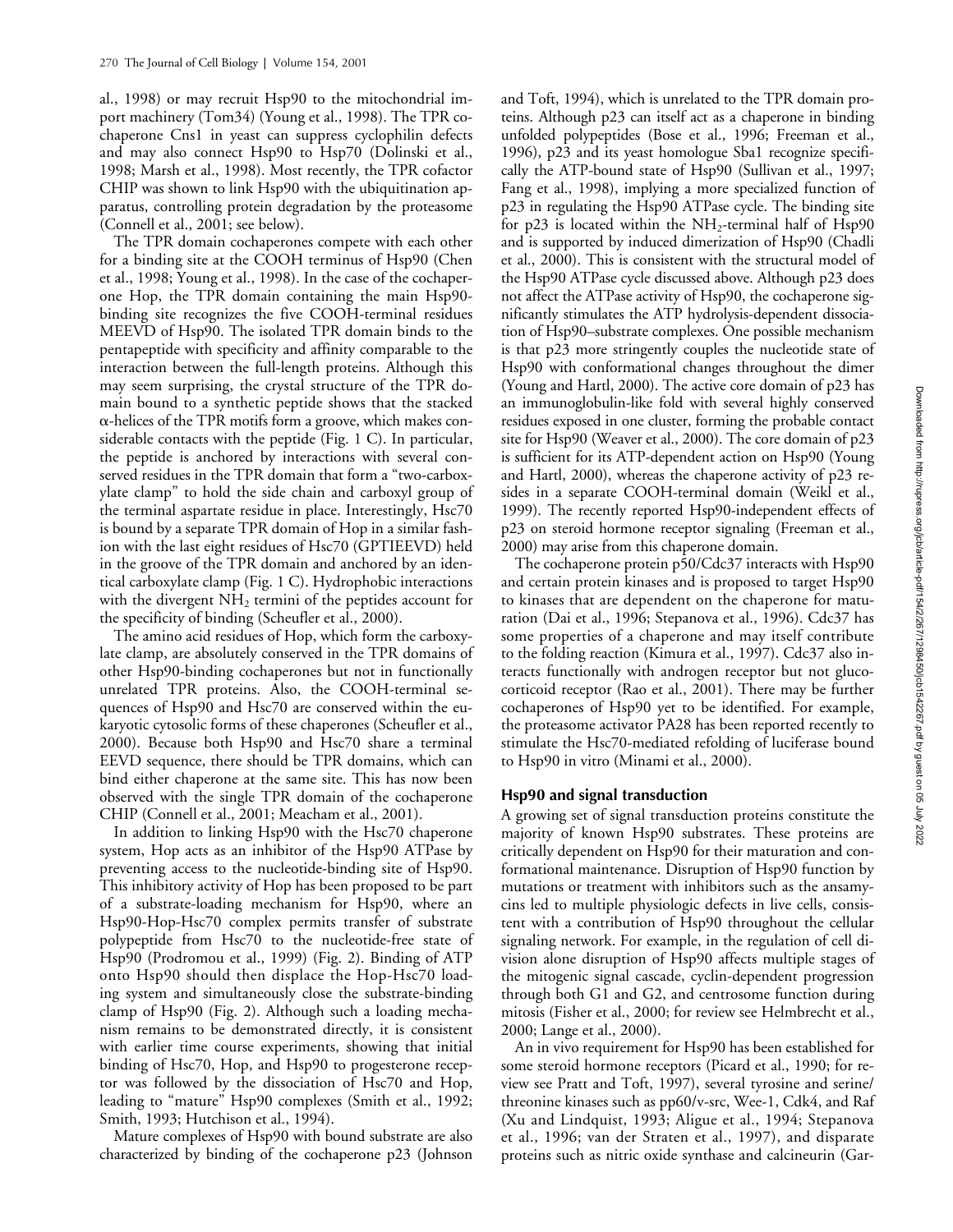cia-Cardena et al., 1998; Imai and Yahara, 2000). These proteins are characteristically large and multidomain and require stabilizing interactions with other factors for their function such as steroid ligands for the steroid hormone receptors or cyclins for the cyclin-dependent kinases. Because signaling proteins with multiple regulatory states often undergo a conformational switch, the structural flexibility needed for these steps may render them inherently less stable and thus more likely to be recognized by Hsp90. On the other hand, under stress conditions such as heat shock Hsp90 contributes more generally to the refolding of denatured proteins (Nathan et al., 1997). Although the exact structural features recognized by Hsp90 are not yet understood, the exposure of these features to Hsp90 is likely a result of intrinsic or stress-induced structural flexibility. Thus, interactions of substrate proteins with Hsp90 arise from structural properties at the molecular level rather than biological function.

The best characterized example of an Hsp90-dependent signaling pathway is that of the steroid hormone receptors (Pratt and Toft, 1997) (Fig. 3 A). Interaction of the glucocorticoid receptor with Hsp90 is essential for its activity (Picard et al., 1990), and the unstable ligand-binding domain of the receptor is sufficient for this interaction (Young and Hartl, 2000). Monomeric glucocorticoid receptor and the closely related progesterone receptor are loaded onto Hsp90 by the Hsp70/Hop-dependent mechanism described above and attain their hormone-binding conformation after binding to Hsp90. Once the folded monomeric receptor has been released from the chaperones, it either binds the appropriate steroid hormone, resulting in dimerization and activation, or remains unstable and is recognized again by the chaperone machinery (Smith, 1993). Recently, progesterone receptor and glucocorticoid receptor have been used to reconstitute the typical multichaperone complexes with purified mammalian Hsp90, Hsc70, Hop, and p23. Although the requirement for cochaperones in vitro is still controversial (Morishima et al., 2000; Rajapandi et al., 2000), the ATP-dependent function of Hsp90 in steroid receptor maturation has been demonstrated (Grenert et al., 1999).

In the case of v-src and other kinases, Hsp90 is thought to stabilize the exposed catalytic domains before assembly of the kinases into the final signaling complex, a mechanism conceptually related to the steroid receptor pathway (Xu and Lindquist, 1993; Aligue et al., 1994; Stepanova et al., 1996). A variation of the steroid receptor signaling pathway has been reported for the *Drosophila* ecdysone receptor, a member of the heterodimeric retinoid X receptor family (Fig. 3 B). The isolated receptor together with its partner protein USP is already capable of binding ecdysone but not DNA, and the Hsp90 chaperone machinery converts the hormonebound receptor to the active DNA-binding state (Arbeitman and Hogness, 2000). Another mechanism allows human Hsp90 to regulate its own expression by sequestering the monomeric inactive form of heat shock transcription factor (HSF) 1 under nonstress conditions (Fig. 3 C). Misfolded proteins produced by stress can compete with HSF1 for binding to Hsp90, liberating the transcription factor for trimerization and initiating the heat shock response (Zou et al., 1998).

#### A Steroid Hormone Receptor







Figure 3. **Different modes of Hsp90 action in signaling pathways.** (A) Inactive steroid hormone receptors are folded by the Hsp90 machinery. Folded receptors either are stabilized and activated by hormone binding or remain unstable and are rebound by chaperones (Smith, 1993; Pratt and Toft, 1997). (B) Ecdysone receptor with its partner USP can bind hormone but requires folding by the Hsp90 machinery to become active for DNA binding (Arbeitman and Hogness, 2000). (C) Monomeric HSF1 is sequestered by Hsp90. Under stress conditions, misfolded proteins compete for Hsp90, and HSF1 is displaced from Hsp90 and can form the active trimer (Zou et al., 1998).

#### **Hsp90 and protein degradation**

The hallmark of ansamycin activity in live cells is induced degradation of Hsp90 substrate proteins by the ubiquitindependent proteasome pathway (Whitesell et al., 1994; Schulte et al., 1995). Although ansamycins were identified histori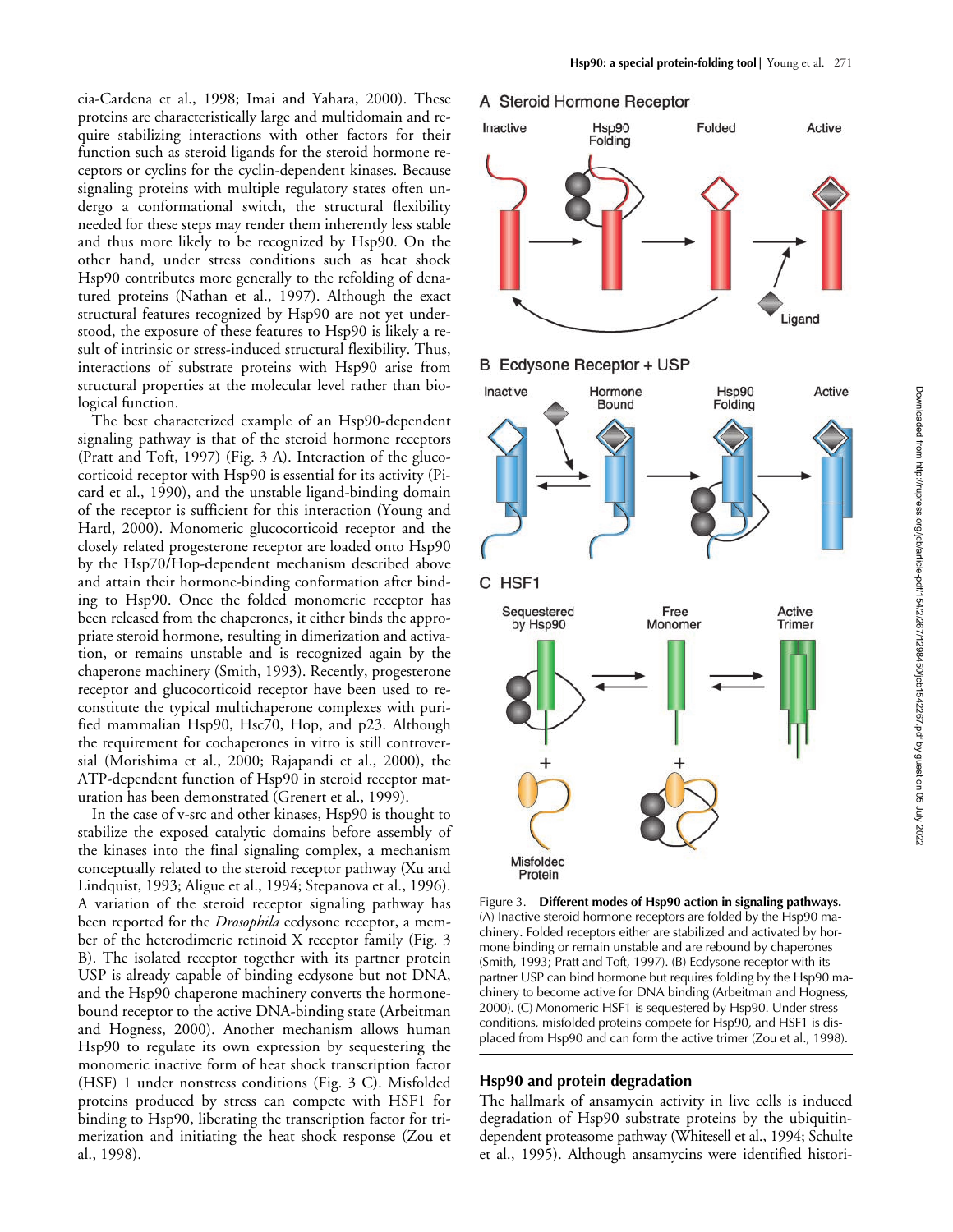cally as tyrosine kinase inhibitors, they are now known to specifically target Hsp90 family members (Whitesell et al., 1994). Ansamycins can inhibit the chaperone-mediated folding of Hsp90 substrates by blocking their ATP-dependent dissociation from Hsp90 (Schneider et al., 1996; Segnitz and Gehring, 1997; Stancato et al., 1997; Young and Hartl, 2000). On the other hand, certain substrate proteins are released from Hsp90 by ansamycins. For these proteins, either drug-induced degradation is not observed as in the case of HSF1 (Zou et al., 1998) or the interaction with Hsp90 may be indirect as in the case of cystic fibrosis transmembrane regulator (Loo et al., 1998; Meacham et al., 2001).

How are Hsp90-bound polypeptides targeted for degradation? The TPR cochaperone CHIP, which recognizes both Hsp90 and Hsc70 (see above), contains a U-box domain homologous to those of the E4 ubiquitination factors and may present chaperone-bound misfolded proteins for ubiquitination. Consistent with this possibility, overexpression of CHIP in cultured cells caused increased ubiquitination and degradation of glucocorticoid receptor and cystic fibrosis transmembrane regulator, known substrates of Hsp90 and Hsc70, respectively (Connell et al., 2001; Meacham et al., 2001). In terms of the kinetic model of protein folding and degradation (Wickner et al., 1999), the activity of CHIP suggests that substrates, which reside longer on Hsp90, for example when its ATPase is inhibited by GA, would be more likely to be ubiquitinated. The existence of CHIP also suggests that like protein folding, protein targeting to the degradation machinery is regulated by additional factors whose functions are not anticipated by a simple kinetic-partitioning model.

#### **Hsp90 and morphological evolution**

Defects in cell physiology caused by Hsp90 disruption can lead to defects at the level of tissue and organism. Interestingly, recent work connects Hsp90 function with morphological evolution, a process that often requires the effects of independent genetic changes (Rutherford and Lindquist, 1998). Hsp90-null mutants are lethal in eukaryotes, but surprisingly partial disruption of Hsp90 in *Drosophila* by a temperaturesensitive mutation or low amounts of GA shows a wide assortment of heritable phenotypic variations. The variations may arise from alleles of proteins, which depend on the full function of Hsp90 as a conformational buffer to maintain "wild-type" activity but whose phenotypes can be stabilized by other genes following selection. By extension, polymorphisms in all of the proteins participating in an Hsp90 dependent signaling pathway should be buffered by Hsp90 function. In the wild, overloading of the Hsp90 "capacitor" with denatured proteins under environmental stress could similarly increase the phenotypic diversity on which natural selection and ultimately evolution acts (Rutherford and Lindquist, 1998). Hsp90 with its connection to the cellular signaling network may be particularly suited to such a function. Thus, the mechanisms of chaperone-mediated protein folding at a molecular level can be integrated with cellular processes and with the development of organisms and species.

Submitted: 19 April 2001 Revised: 14 June 2001 Accepted: 21 June 2001

## **References**

- Aligue, R., H. Akhavan-Niak, and P. Russell. 1994. A role for Hsp90 in cell cycle control: Wee1 tyrosine kinase activity requires interaction with Hsp90. *EMBO J.* 13:6099–6106.
- Arbeitman, M.N., and D.S. Hogness. 2000. Molecular chaperones activate the *Drosophila* ecdysone receptor, an RXR heterodimer. *Cell.* 101:67–77.
- Argon, Y., and B.B. Simen. 1999. Grp94, an ER chaperone with protein and peptide binding properties. *Semin. Cell. Dev. Biol.* 10:495–505.
- Ban, C., M. Junop, and W. Yang. 1999. Transformation of MutL by ATP binding and hydrolysis: a switch in DNA mismatch repair. *Cell.* 97:85–97.
- Berger, J.M., S.J. Gamblin, S.C. Harrison, and J.C. Wang. 1996. Structure and mechanism of DNA topoisomerase II. *Nature.* 379:225–232.
- Bergerat, A., B. de Massy, D. Gadelle, P.-C. Varoutas, A. Nicolas, and P. Forterre. 1997. An atypical topoisomerase II from archaea with implications for meiotic recombination. *Nature.* 386:414–417.
- Bose, S., T. Weikl, H. Bugl, and J. Buchner. 1996. Chaperone function of Hsp90 associated proteins. *Science.* 274:1715–1717.
- Bukau, B., E.E. Deuerling, C. Pfund, and E. Craig. 2000. Getting newly synthesized proteins into shape. *Cell.* 101:119–122.
- Chadli, A., I. Bouhouche, W. Sullivan, B. Stensgard, N. McMahon, and M.G. Catelli. 2000. Dimerization and N-terminal domain proximity underlie the function of the molecular chaperone heat shock protein 90. *Proc. Natl. Acad. Sci. USA.* 97:12524–12529.
- Chen, S., and D.F. Smith. 1998. Hop as an adaptor in the heat shock protein 70 (Hsp70) and Hsp90 chaperone machinery. *J. Biol. Chem.* 273:35194– 35200.
- Chen, M.S., A.M. Silverstein, W.B. Pratt, and M. Chinkers. 1996. The tetratricopeptide repeat domain of protein phosphatase 5 mediates binding to glucocorticoid receptor heterocomplexes and acts as a dominant negative mutant. *J. Biol. Chem.* 271:32315–32320.
- Chen, S., V. Prapapanich, R.A. Rimerman, B. Honoré, and D.F. Smith. 1998. Differential interactions of p23 and the TPR-containing proteins Hop, Cyp40, FKBP52 and FKBP51 with Hsp90 mutants. *Cell Stress Chaperones.* 3:118–129.
- Connell, P., C.A. Ballinger, J. Jiang, Y. Wu, L.J. Thompson, J. Höhfeld, and C. Patterson. 2001. The co-chaperone CHIP regulates protein triage decisions mediated by heat-shock proteins. *Nat. Cell Biol.* 3:93–96.
- Dai, K., R. Kobayashi, and D. Beach. 1996. Physical interaction of mammalian CDC37 with CDK4. *J. Biol. Chem.* 271:22030–22034.
- Dolinski, K.J., M.E. Cardenas, and J. Heitman. 1998. CNS1 encodes an essential p60/Sti1 homolog in *Saccharomyces cerevisiae* that suppresses cyclophilin 40 mutations and interacts with Hsp90. *Mol. Cell. Biol.* 18:7344–7352.
- Dutta, R., and M. Inouye. 2000. GHKL, an emergent ATPase/kinase superfamily. *Trends Biochem. Sci.* 25:24–28.
- Fang, Y., A.E. Fliss, and A.J. Caplan. 1998. SBA1 encodes a yeast hsp90 cochaperone that is homologous to vertebrate p23. *Mol. Cell. Biol.* 18:3727–3734.
- Felts, S.J., B.A.L. Owen, P. Nguyen, J. Trepel, D.B. Donner, and D.O. Toft. 2000. The hsp90-related protein TRAP1 is a mitochondrial protein with distinct functional properties. *J. Biol. Chem.* 275:3305–3312.
- Fisher, D.L., E. Mandart, and M. Dorée. 2000. Hsp90 is required for c-Mos activation and biphasic MAP kinase activation in *Xenopus* oocytes. *EMBO J.* 19: 1516–1524.
- Freeman, B.C., D.O. Toft, and R.I. Morimoto. 1996. Molecular chaperone machines: chaperone activities of the cyclophilin Cyp-40 and the steroid aporeceptor-associated protein p23. *Science.* 274:1718–1720.
- Freeman, B.C., S.J. Felts, D.O. Toft, and K.R. Yamamoto. 2000. The p23 molecular chaperones act at a late step in intracellular receptor action to differentially affect ligand efficacies. *Genes Dev.* 14:422–434.
- Garcia-Cardena, G., R. Fan, V. Shah, R. Sorrentino, G. Cirino, A. Papapetropoulos, and W.C. Sessa. 1998. Dynamic activation of endothelial nitric oxide synthase by Hsp90. *Nature.* 392:821–824.
- Grenert, J.P., B.D. Johnson, and D.O. Toft. 1999. The importance of ATP binding and hydrolysis by hsp90 in formation and function of protein heterocomplexes. *J. Biol. Chem.* 274:17525–17533.
- Hartl, F.U. 1996. Molecular chaperones in cellular protein folding. *Nature.* 381: 571–579.
- Helmbrecht, K., E. Zeise, and L. Rensing. 2000. Chaperones in cell cycle regulation and mitogenic signal transduction: a review. *Cell Prolif.* 33:341–365.
- Hutchison, K.A., K.D. Dittmar, M.J. Czar, and W.B. Pratt. 1994. Proof that hsp70 is required for assembly of the glucocorticoid receptor into a heterocomplex with hsp90. *J. Biol. Chem.* 269:5043–5049.
- Imai, J., and I. Yahara. 2000. Role of Hsp90 in salt stress tolerance via stabilization